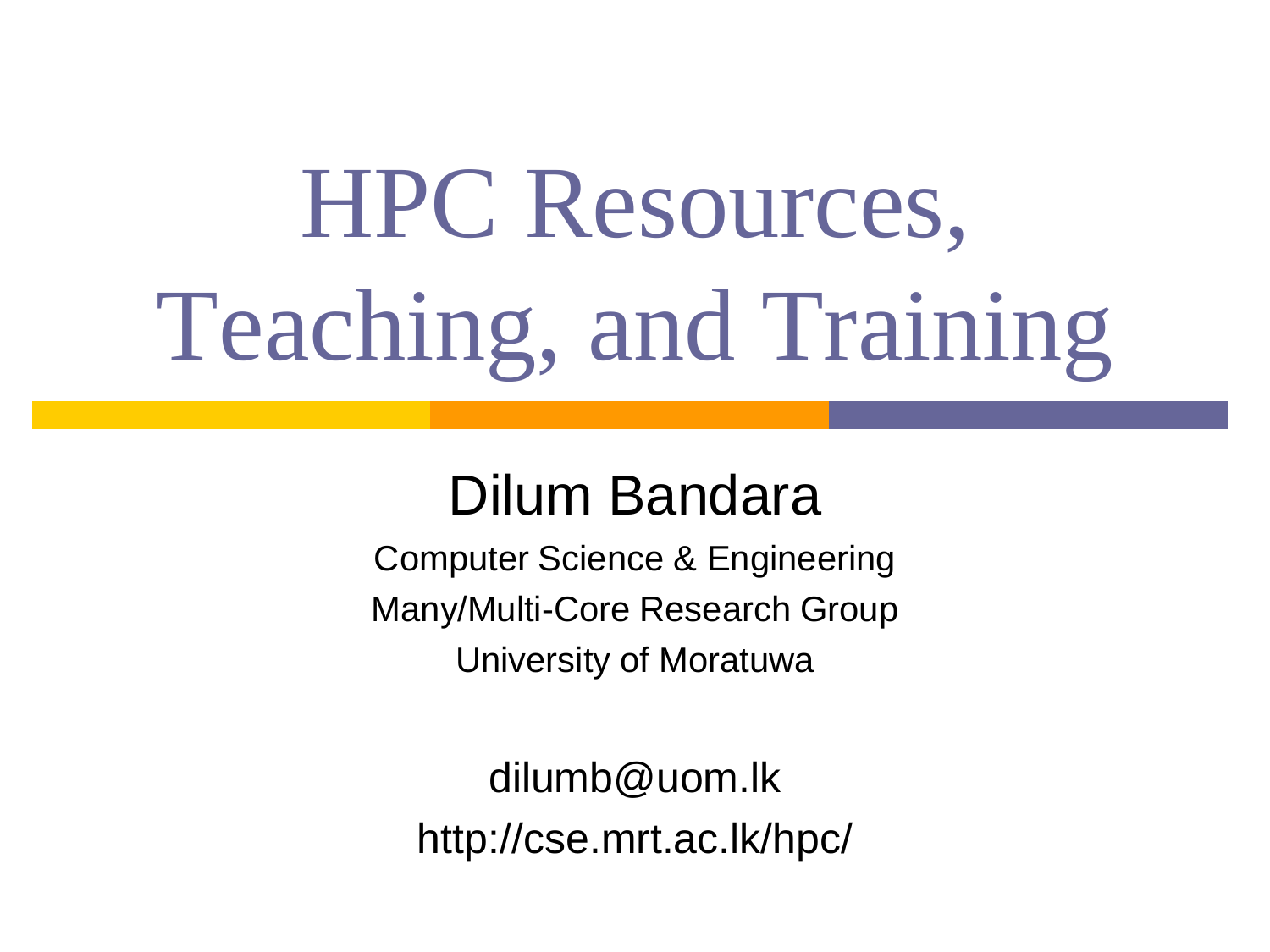# Resources at Moratuwa

### **D** GPUS

- 52 Nvidia Geforce GTX 480 cards
	- □ 480 cores, 0.7 GHz, 1.5 GB RAM
	- $\Box$  4 + 10 Electronics & IT Faculty
- **1 Nvidia Tesla 2070** 
	- 448 cores, 1.15 GHz, Double precision FP, 3 GB RAM

### **O** CPU

- 3 Intel i7s
	- Quad core, 3 GHz, 8 GB RAM, 500 GB HDD
	- **<u>n</u>** 2 GPUs each
- 2 Intel
	- Quad core, 2.66 GHz, 16 GB RAM, 400 GB HDD
- Several workstations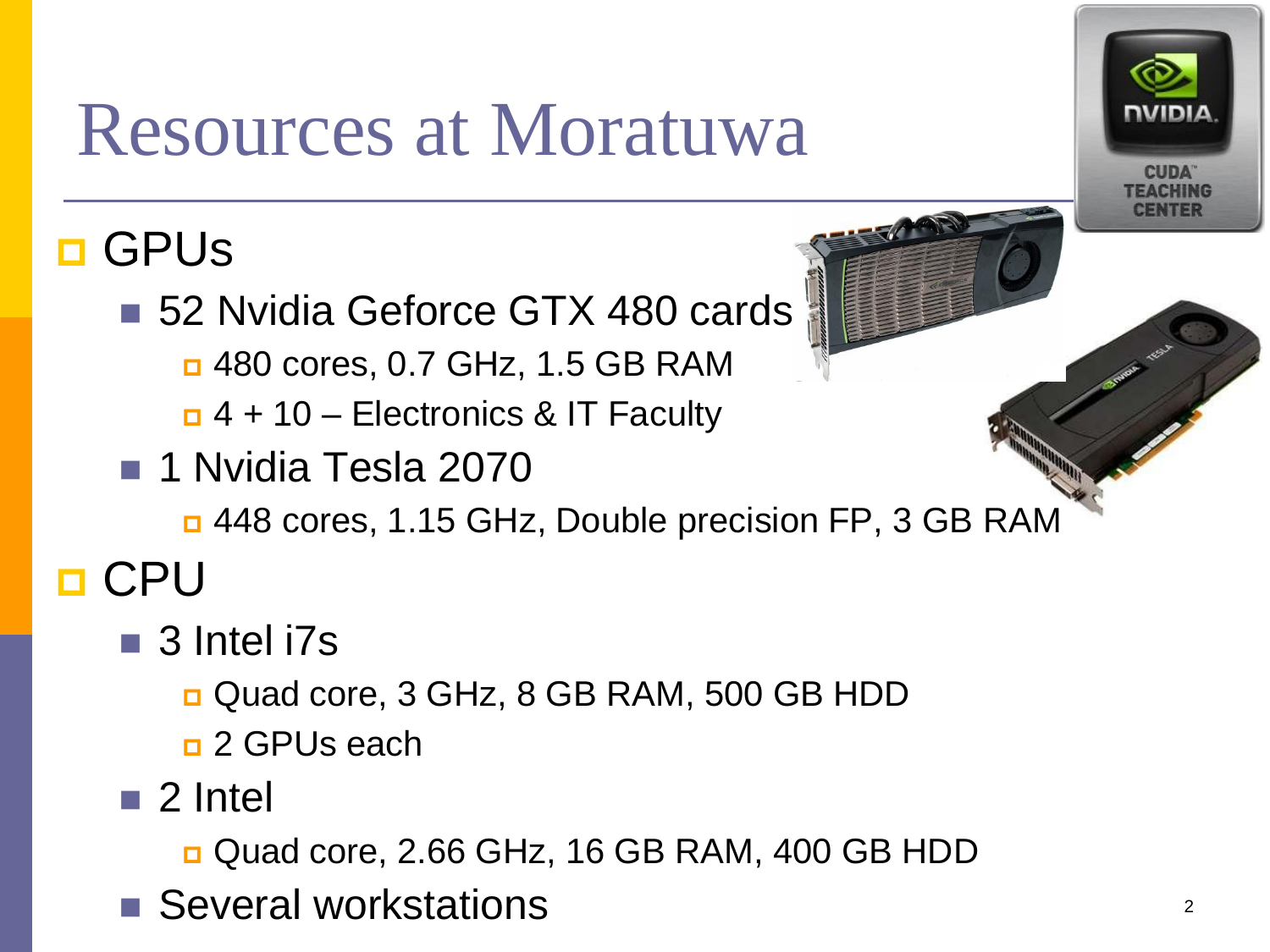### Resources at Other Places

- D University of Colombo UCSC
	- GPUs
		- 7 Nvidia Geforce GTX 480 cards
		- n 1 Nvidia Tesla 2050 card
	- Cluster
		- 8 Intel i7 Quad core, 4 GB RAM
		- n 5 GPUs installed
- **<u>n</u>** University of Peradeniya
	- **Few Nvidia GPUs**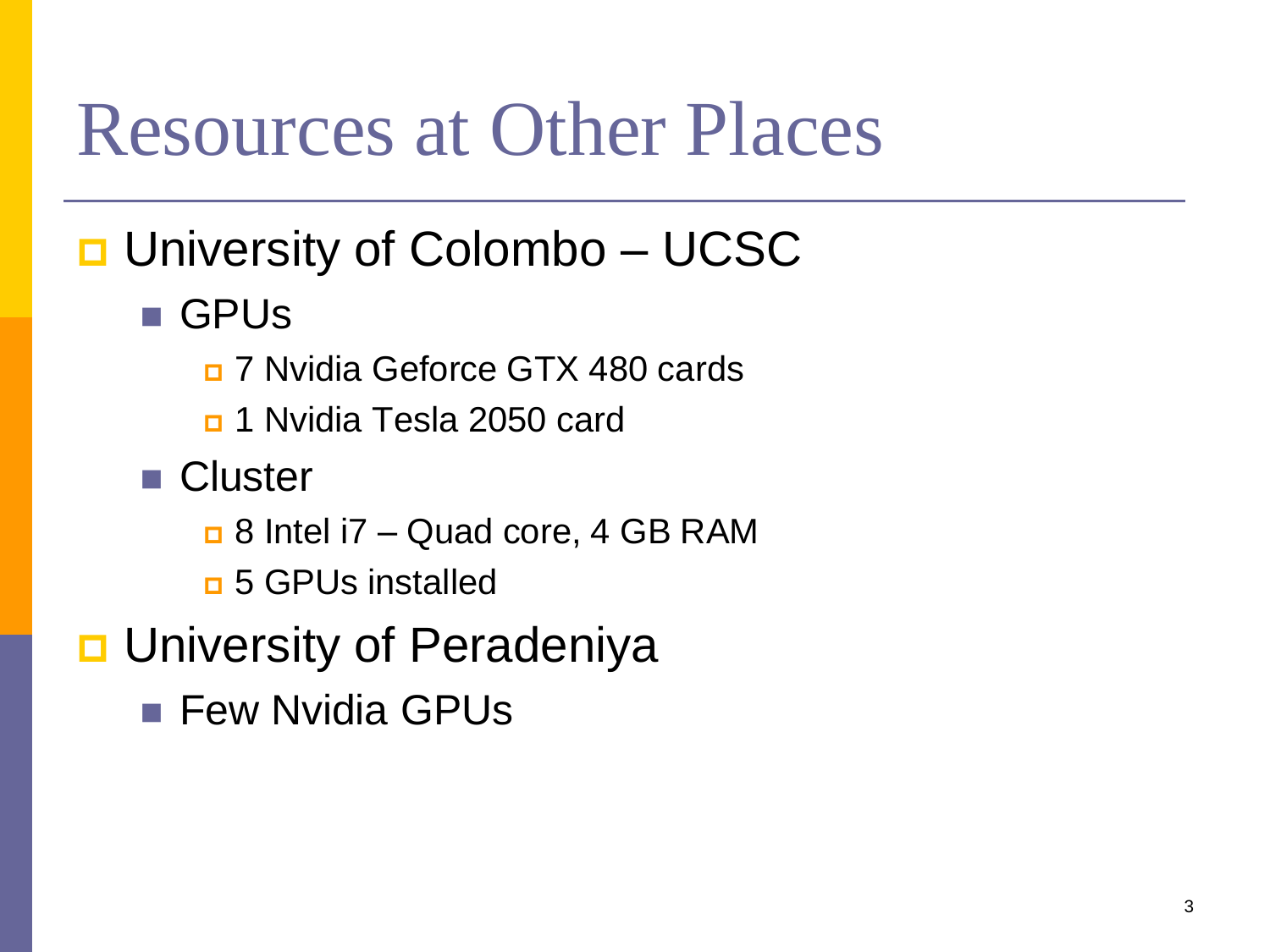### Access to Resources

#### **Remote access**

- CPU/GPU access to 4 users from UoC
- CPU access to 1 user from Indiana University
- **Data transfer** 
	- $\Box \leq 500 \text{ MB} \text{online}$
	- $\Box$  > 500 MB USB flash drives or portal disks
- **□** Short-term borrowing of GPUs
	- **Internal borrowing**
	- Can extend to external parties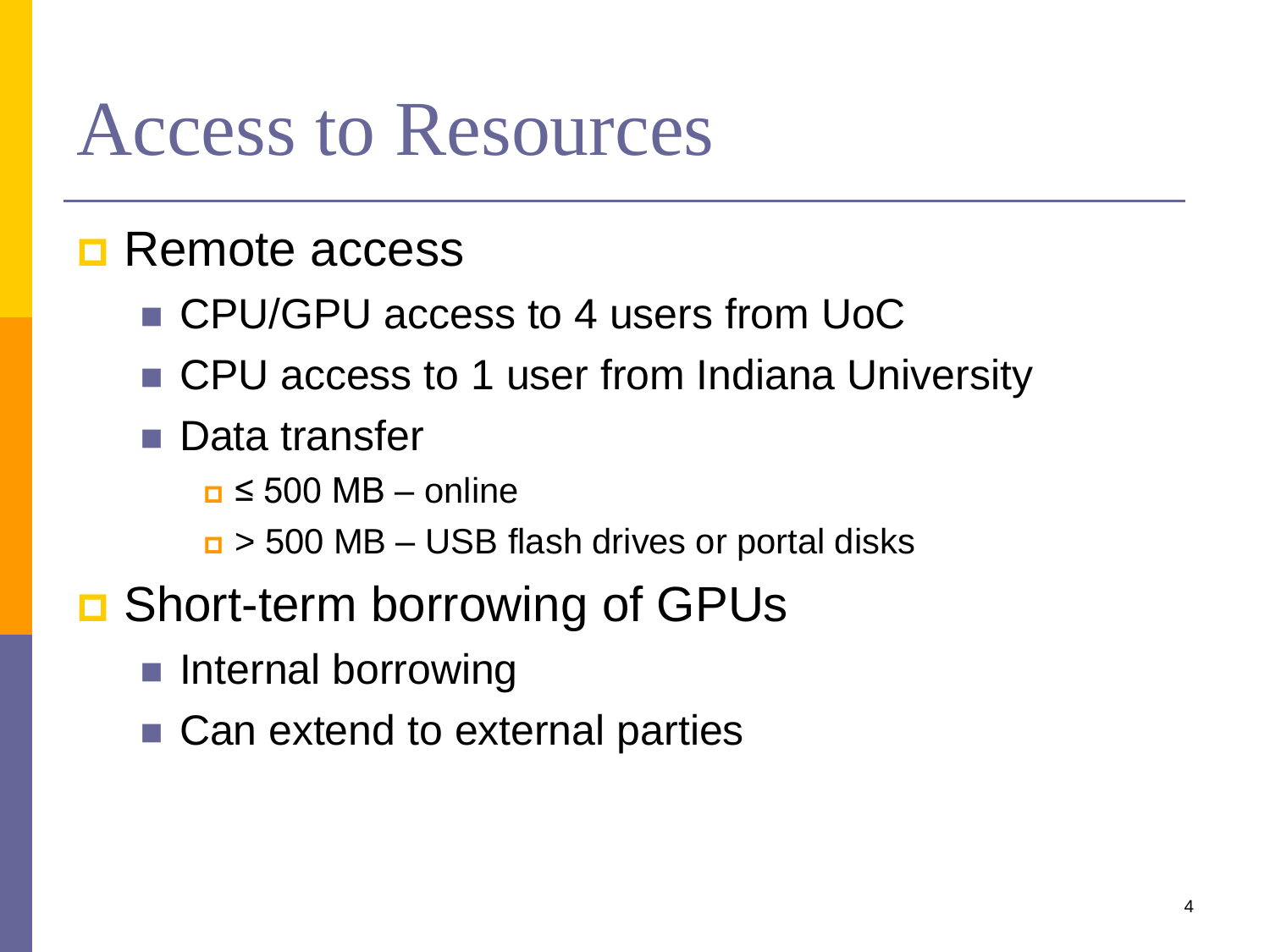# Teaching HPC & GPU Computing



Source – Dr. Lochandaka Ranathunga, University of Moratuwa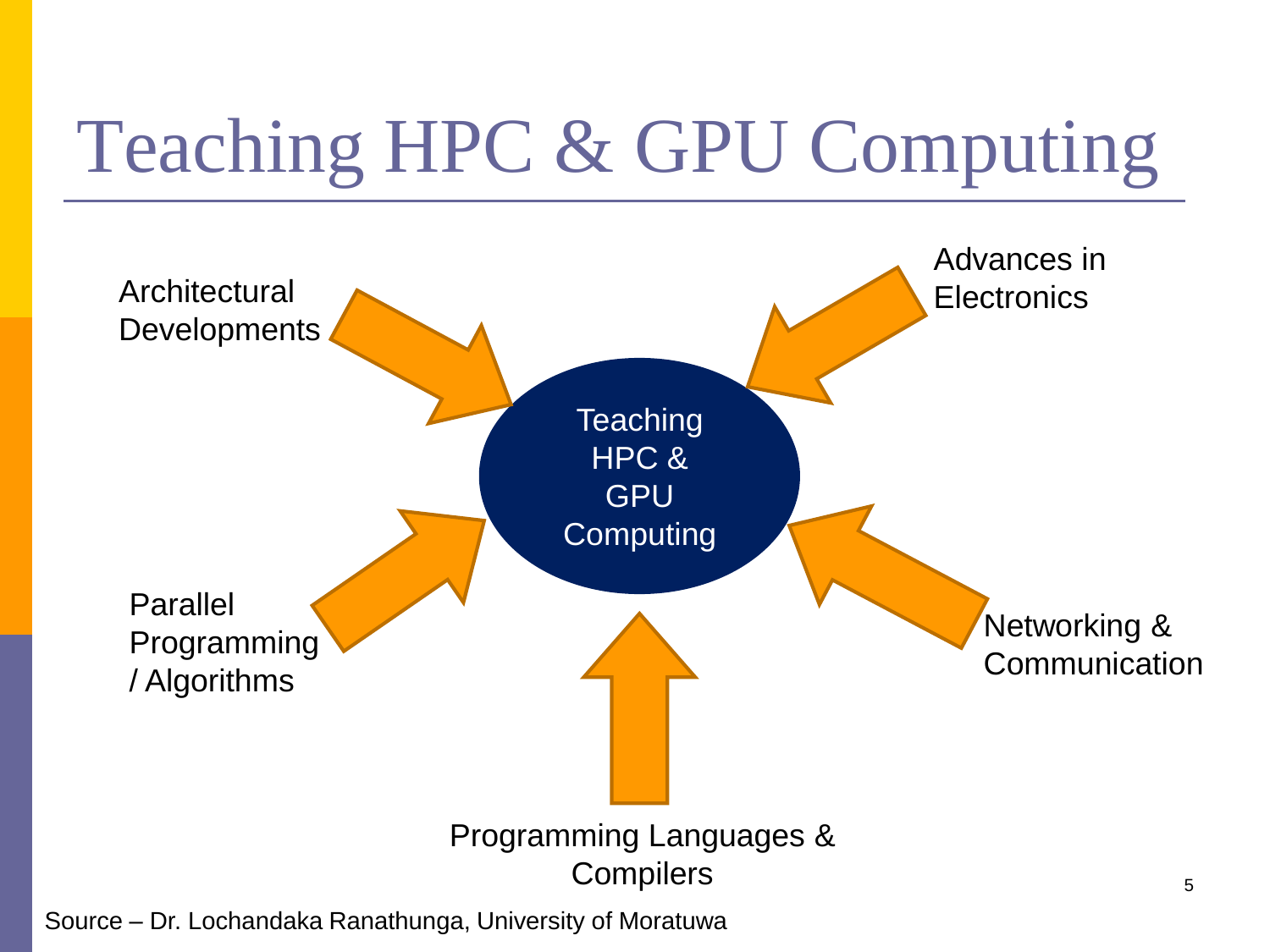# Core Knowledge Areas

- **□ Sequential vs. Parallel programming** 
	- **Parallel algorithms & complexity**
	- Language specific implementations e.g., PThreads, OpenMP, MPI, CUDA
- **□ Computer architecture, performance, &** Amdahl's Law
	- Knowing how to program isn't sufficient!
	- **Filynn's Taxonomy & Current Trends**
	- Architectural & Memory Models
	- **Performance limitations**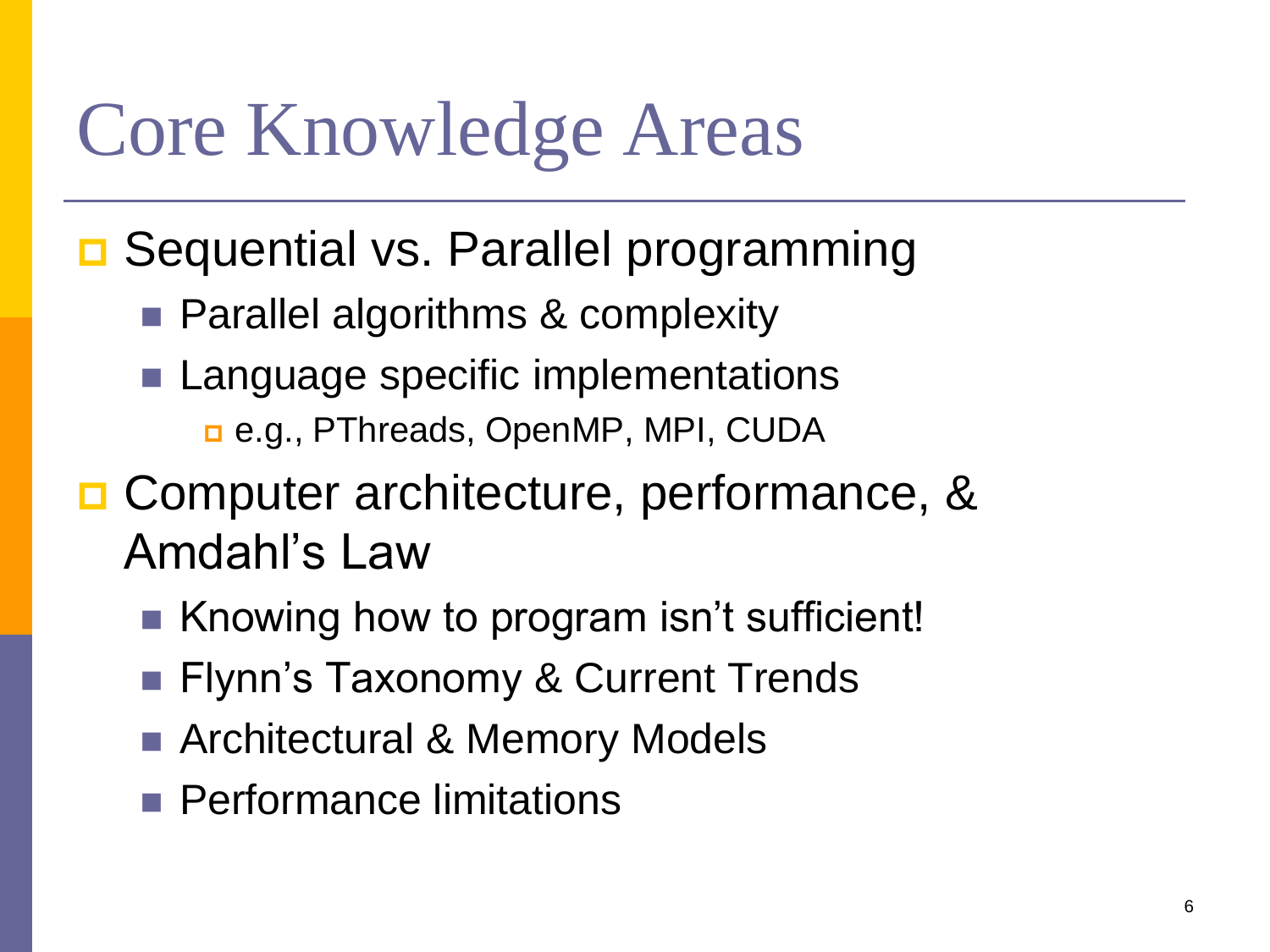# Student Programs at Moratuwa

### **D** Faculty of IT

- Parallel Processing (52 students)
	- **<u>n</u>** Used GPUs & CUDA
- High Performance Computing (53 students)
	- Other programming techniques (PVM, MPI, OpenMP)
	- **D** More emphasize on architectural developments
	- **n** Some CUDA

#### **D** Faculty of Engineering

- Concurrent Programming (BSc) & Parallel & Concurrent Programming (MSc)
	- **D** Discussions on GPU for last 3 years
	- Integrated UDACITY course this year
		- [www.udacity.com/course/cs344](http://www.udacity.com/course/cs344)
- Scientific Computing (BSc) & Graphics Processing Units (MSc)
	- **<u>n</u>** Hands on Many/Multi-Core systems 7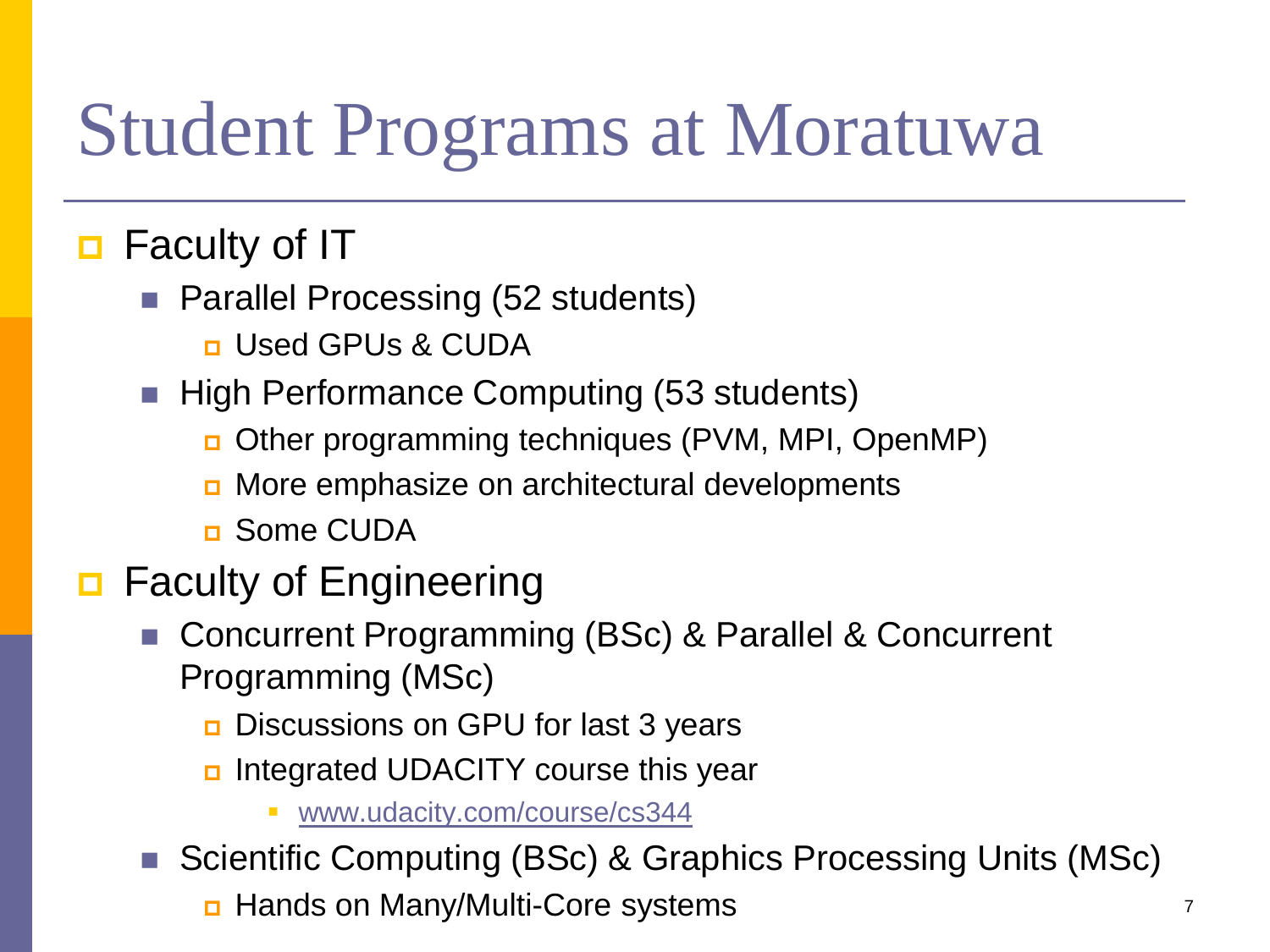# Training

#### **D** Online resources

- **UDACITY** course on Introduction to Parallel Programming
	- [www.udacity.com/course/cs344](http://www.udacity.com/course/cs344)
- **NVIDIA Developer Zone** 
	- <https://developer.nvidia.com/category/zone/cuda-zone>
- **□** Workshops & Short Courses
	- MSc classes as short courses
- **□** Short-term training at Moratuwa
	- Graduate students & faculty
- **□** Collaborative interdisciplinary research
	- Training, code optimization, co-development
	- Forum for sharing ideas
		- Many/Multi-Core Research Group at Moratuwa